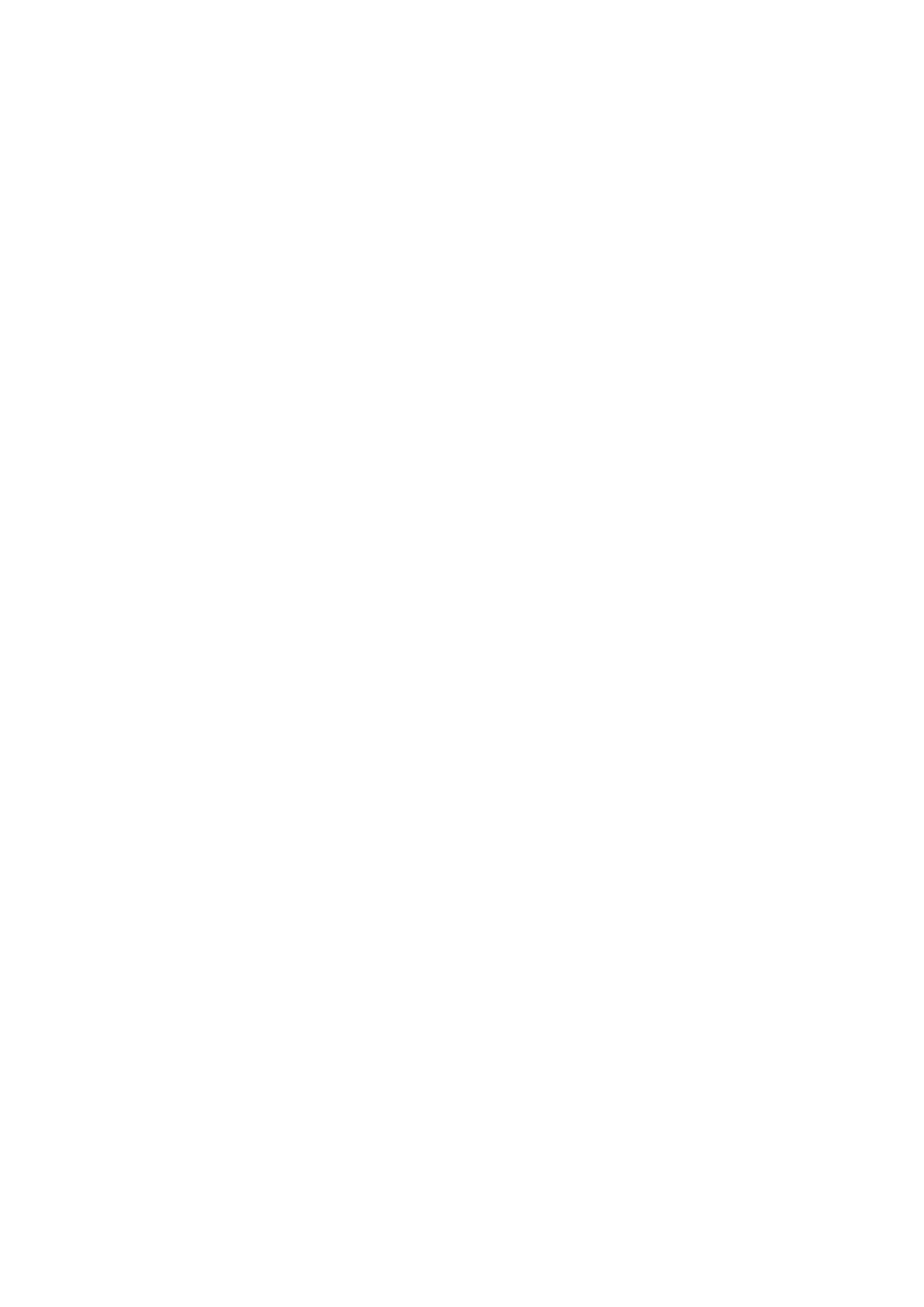

# **HEAVILY INDEBTED POO R COUNTRIES (LIMITATION ON DEBT RECOVERY) ACT 2012**

# **Index**

| <b>Section</b> |  | Page |
|----------------|--|------|
| $\mathbf{1}$   |  |      |
| 2              |  |      |
| 3              |  |      |
| 4              |  |      |
| 5              |  |      |
| 6              |  |      |
| 7              |  |      |
| 8              |  |      |
| 9              |  |      |
| 10             |  |      |
| 11             |  |      |

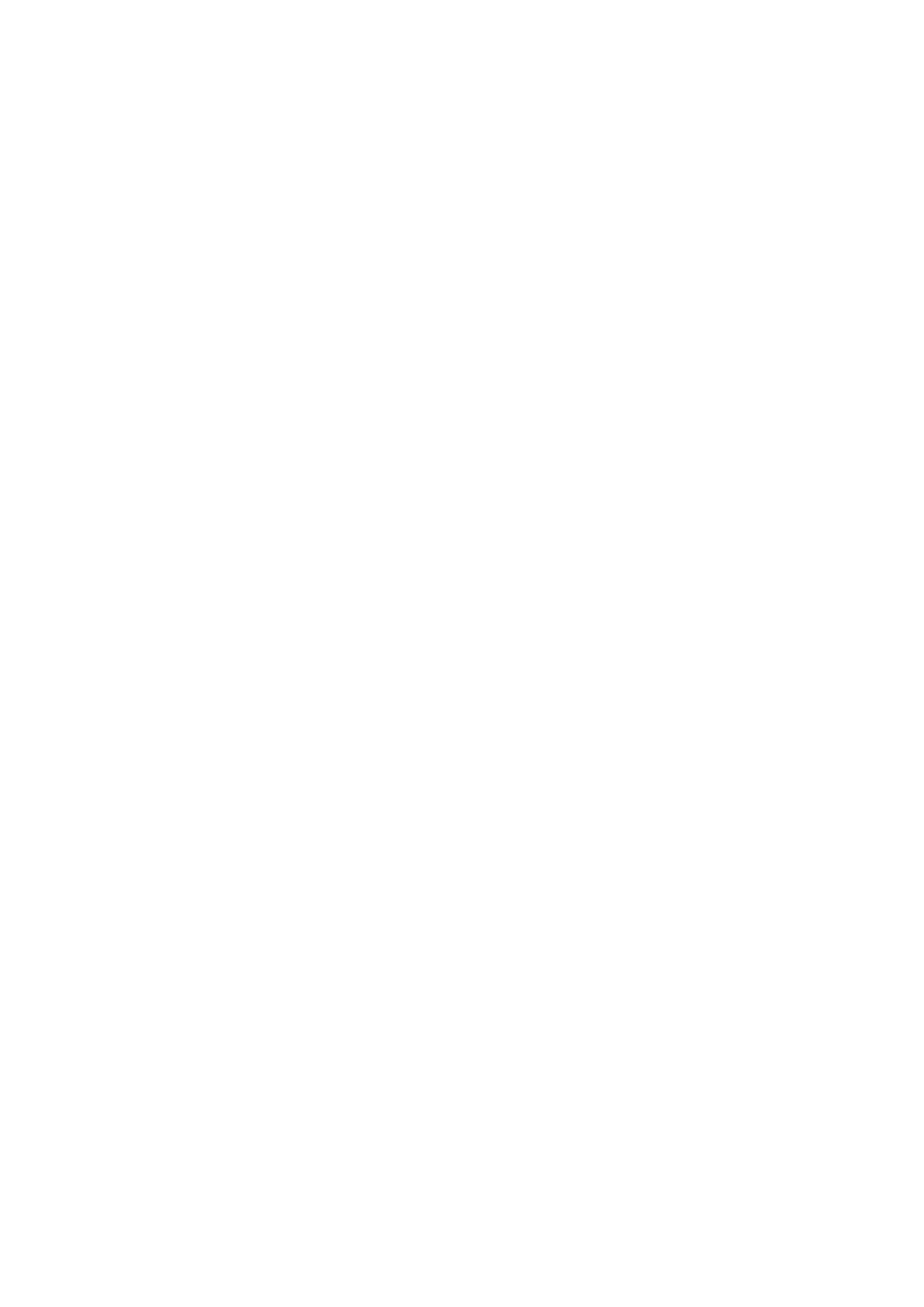

# **HEAVILY INDEBTED POO R COUNTRIES (LIMITATION ON DEBT RECOVERY) ACT 2012**

*Signed in Tynwald: 11 December 2012 Received Royal Assent: 11 December 2012 Announced to Tynwald: 11 December 2012*

**AN ACT** to limit the recovery of certain debts against certain poor countries and territories; and for connected purposes.

**BE IT ENACTED** by the Queen's Most Excellent Majesty, by and with the advice and consent of the Council and Keys in Tynwald assembled, and by the authority of the same, as follows:—

#### <span id="page-4-0"></span>**1 Short title**

The short title of this Act is the Heavily Indebted Poor Countries (Limitation on Debt Recovery) Act 2012.

## <span id="page-4-1"></span>**2 Purpose**

The purpose of this Act is to support the enhanced Heavily Indebted Poor Countries Initiative of the International Monetary Fund and the World Bank by preventing the recovery of certain debts –

- (a) existing, or treated by this Act as existing, prior to its coming into operation;
- (b) against countries and territories eligible or potentially eligible for debt relief under the HIPC Initiative; and
- (c) over and above the amount of debt that would remain if the creditor had provided the level of relief expected under that Initiative.

## <span id="page-4-2"></span>**3 Interpretation**

 $P2010/22/1(2)$ &(7),5(2)&(5)&6(3)

 $(1)$  In this Act –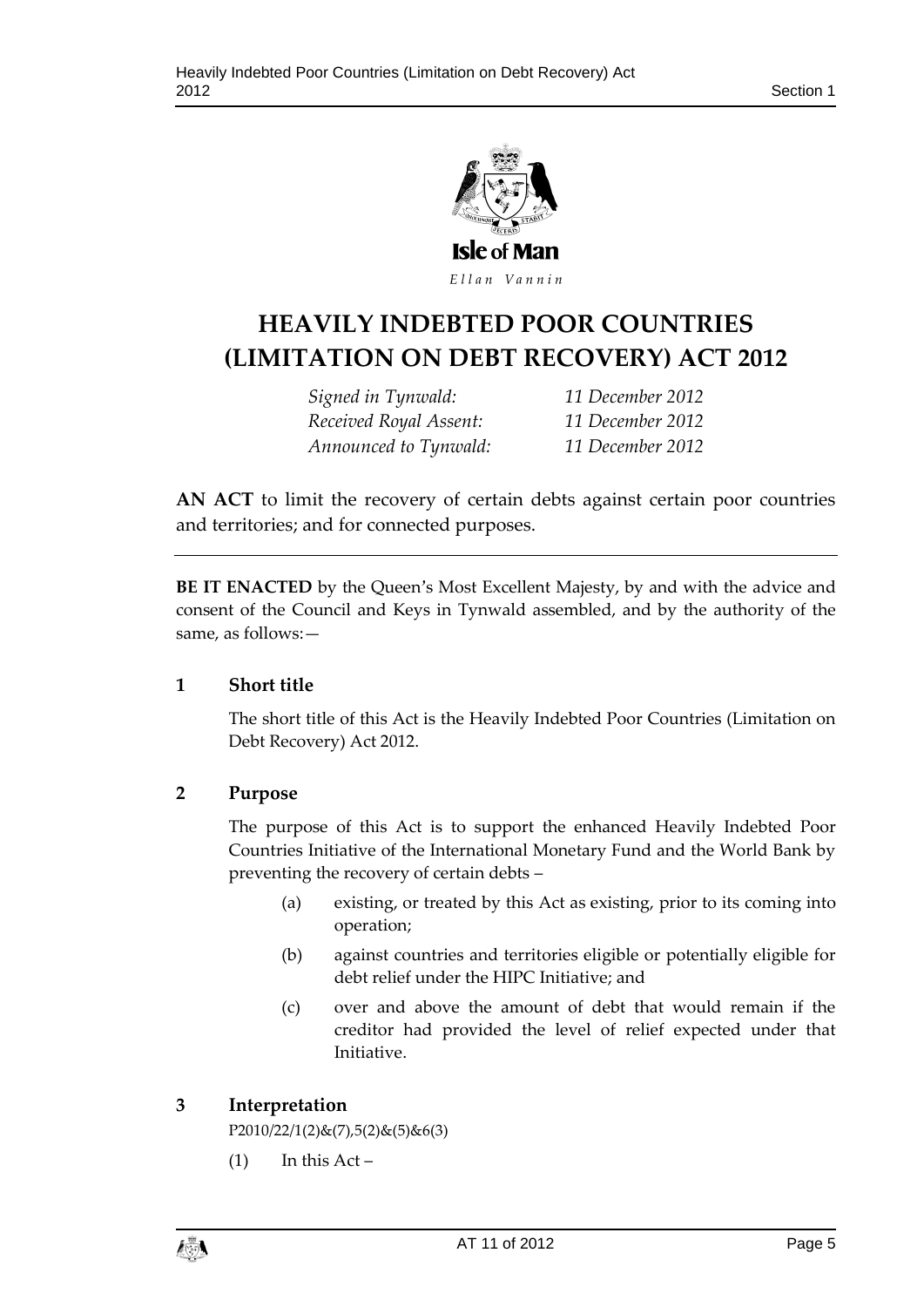- "**decision point**" means the point at which the Executive Boards of the International Monetary Fund and the World Bank formally decide on the eligibility of a country or territory for debt relief;
- "**foreign judgment**" means a judgment (however described) of a court or tribunal of a country or territory other than the Island and includes anything (other than an arbitration award) that is enforceable as if it were such a judgment;
- "**HIPC Initiative**" means the enhanced Heavily Indebted Poor Countries Initiative of the International Monetary Fund and the World Bank;

"**judgment**" includes an order;

- "**qualifying country**" means a country or territory to which the HIPC Initiative applies or that –
- (a) the International Monetary Fund and World Bank identify as potentially eligible for debt relief under that Initiative; and
- (b) in respect of which decision point has not been reached;

"**relevant claim**" means a claim for or relating to a debt and a claim under an agreement compromising a debt.

(2) Decision point is regarded as having been reached in respect of a country or territory if it is so regarded for the purposes of the HIPC Initiative.

#### <span id="page-5-0"></span>**4 Meaning of "debt"**

P2010/22/2(2)-(4)

- (1) For the purposes of this Act "**debt**" includes
	- (a) a liability falling to be discharged otherwise than by the making of a payment;
	- (b) an obligation to repurchase property that arises under an agreement for the sale and repurchase of property (whether or not the same property); and
	- (c) a liability of the lessee under a finance lease, other than a liability relating to the operation or maintenance of property subject to the lease.
- (2) However, "**debt**" does not include
	- (a) a liability to pay for goods or services that arose on the delivery of the goods or the provision of the services;
	- (b) a liability falling to be discharged within a year of its being incurred, unless it was due to be discharged more than a year before –
		- (i) the coming into operation of this Act; or

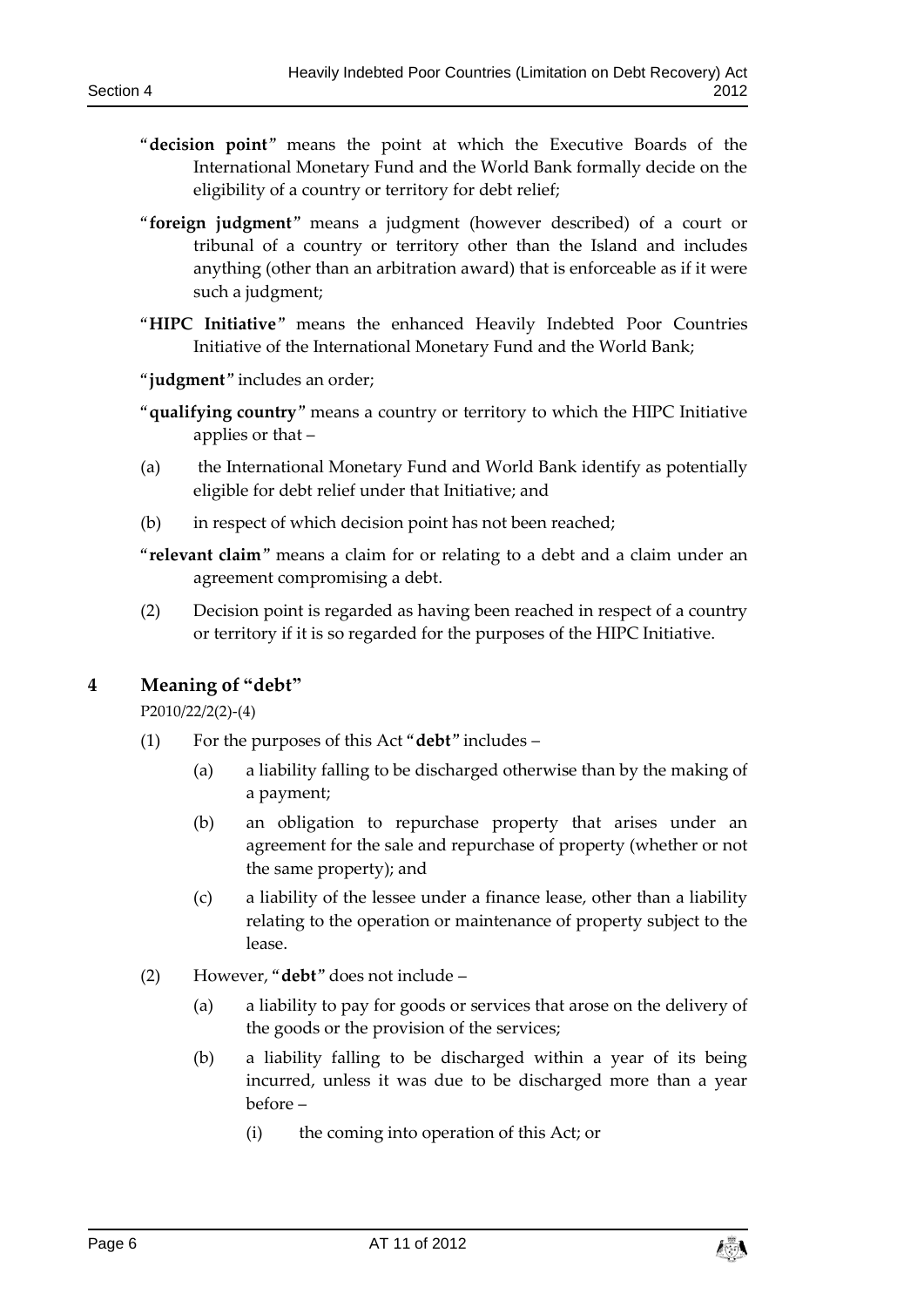- (ii) where decision point has been reached in respect of the qualifying country, more than a year before decision point; or
- (c) a liability incurred after the coming into operation of this Act that replaces anything that was (at the time of replacement) within paragraph (a) or paragraph (b).

#### <span id="page-6-0"></span>**5 Debts to which this Act applies**

P2010/22/1(3)-(5), 2(5)-(10)

- (1) This Act applies to any debt incurred before its coming into operation that falls within the following provisions of this section.
- (2) The debt must satisfy subsection (3) or subsection (4).
- (3) The debt must be incurred
	- (a) by a qualifying country or any part of it, whether defined by geographical area, administrative boundary or otherwise;
	- (b) by the government of, or of any part of, the qualifying country, or by any arm of such government;
	- (c) by any monetary authority of the qualifying country; or
	- (d) by an body corporate controlled either directly or indirectly by anything within paragraphs (a), (b) or (c).
- (4) The debt must
	- (a) have been guaranteed, the guarantee being entered into before this Act came into operation and, where decision point has been reached in respect of the qualifying country, before it was reached; and
	- (b) fall within subsection (3) if it had been incurred by the guarantor,

and if only part of the debt satisfied paragraphs (a) and (b), that part only satisfies this subsection.

- (5) The creditor of the debt must not be resident in the qualifying country
	- (a) if decision point was reached in respect of the country before the coming into operation of this Act, at the time it was reached; or
	- (b) otherwise, at the time this Act comes into operation,

and in any proceedings to which the creditor is a party, this subsection is to be treated as satisfied unless the contrary be proved.

(6) For the purposes of this section a debt incurred after the coming into operation of this Act or after decision point is treated as having been incurred before it came into operation or before decision point (as the case may be) if and to the extent that it replaces one incurred before its coming into operation or decision point (as the case may be).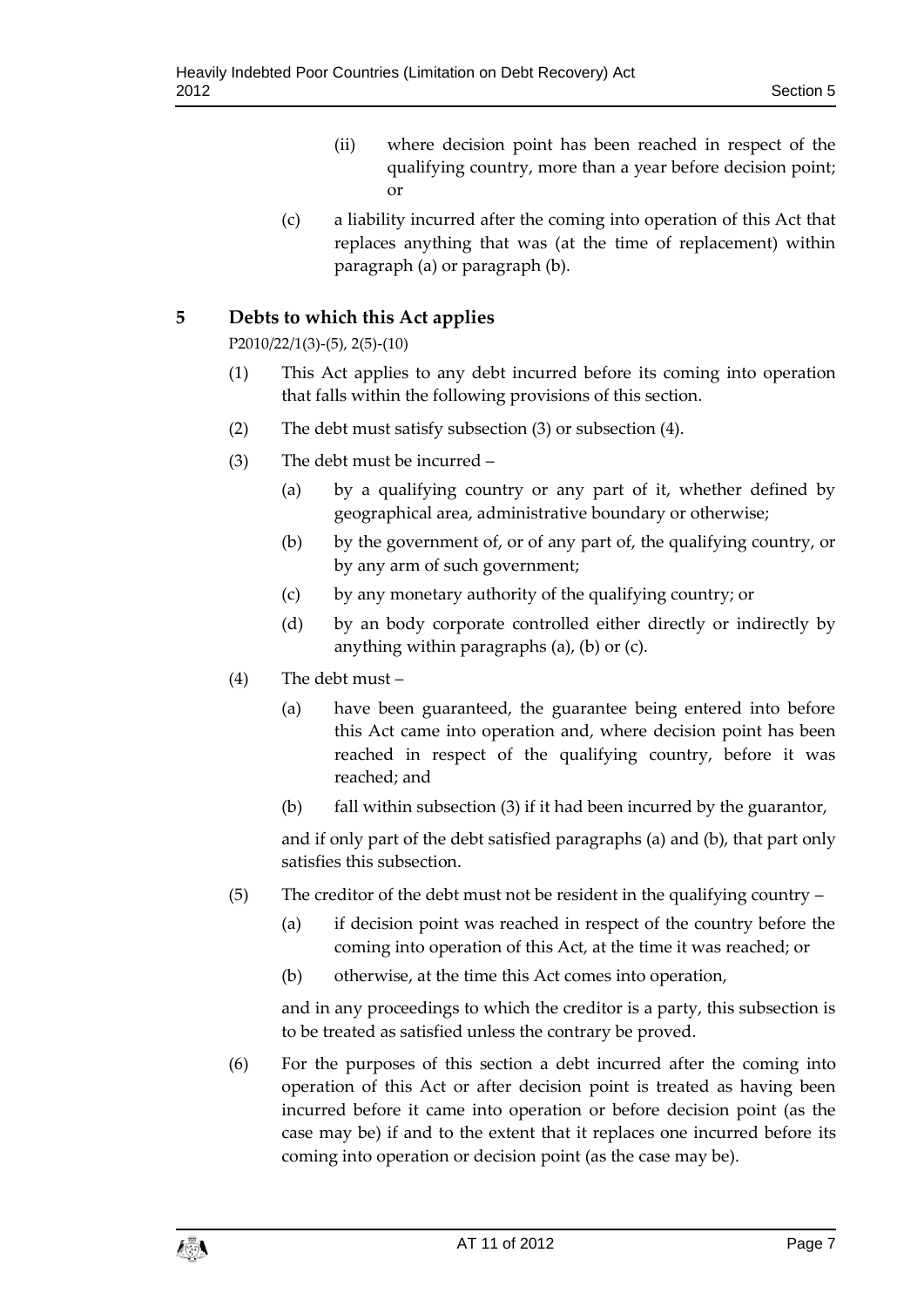#### <span id="page-7-0"></span>**6 Limitation on amount recoverable: general**

P2010/22/3&4

- (1) The amount recoverable in respect of a debt, or any cause of action relating to it, is limited to –
	- (a) if the debt relates to a country or territory to which the HIPC Initiative applies, the amount that the debt would be if it were reduced in accordance with that Initiative; and
	- (b) if the debt relates to any other qualifying country, 33% of the amount that would be recoverable but for this Act.
- (2) Subsection (3) applies if
	- (a) an agreement has been made that compromises a claim in respect of a debt or cause of action mentioned in subsection (1); or
	- (b) an agreement has been made
		- (i) that changes the terms for repayment of a debt so as to reduce its net present value; or
		- (ii) by virtue of which that original debt is replaced by a new debt, the present net value of which is less than the original debt.
- (3) Where this subsection applies
	- (a) subsection (1) does not apply; but
	- (b) the amount recoverable is limited to the amount that would have been recoverable under that subsection if no agreement mentioned in subsection (2) had been made and subsection (1) did apply.
- (4) However, subsection (3) does not apply if the effect of so applying it would be to increase the amount that would otherwise be recoverable.
- (5) References in this section to the amount recoverable include the amount recoverable on the enforcement of any security.
- (6) This section applies whether or not the law applicable to any claim, agreement or security mentioned in this section is the law of the Island.

## <span id="page-7-1"></span>**7 Limitation on amount recoverable under judgment or award**

P2010/22/5

- (1) This section applies to
	- (a) a judgment on a relevant claim given by any court in the Island;
	- (b) a foreign judgment on a relevant claim (whenever given); and
	- (c) an award made (at any time) on a relevant claim in an arbitration (whether conducted under the law of the Island or that of any other country or territory).

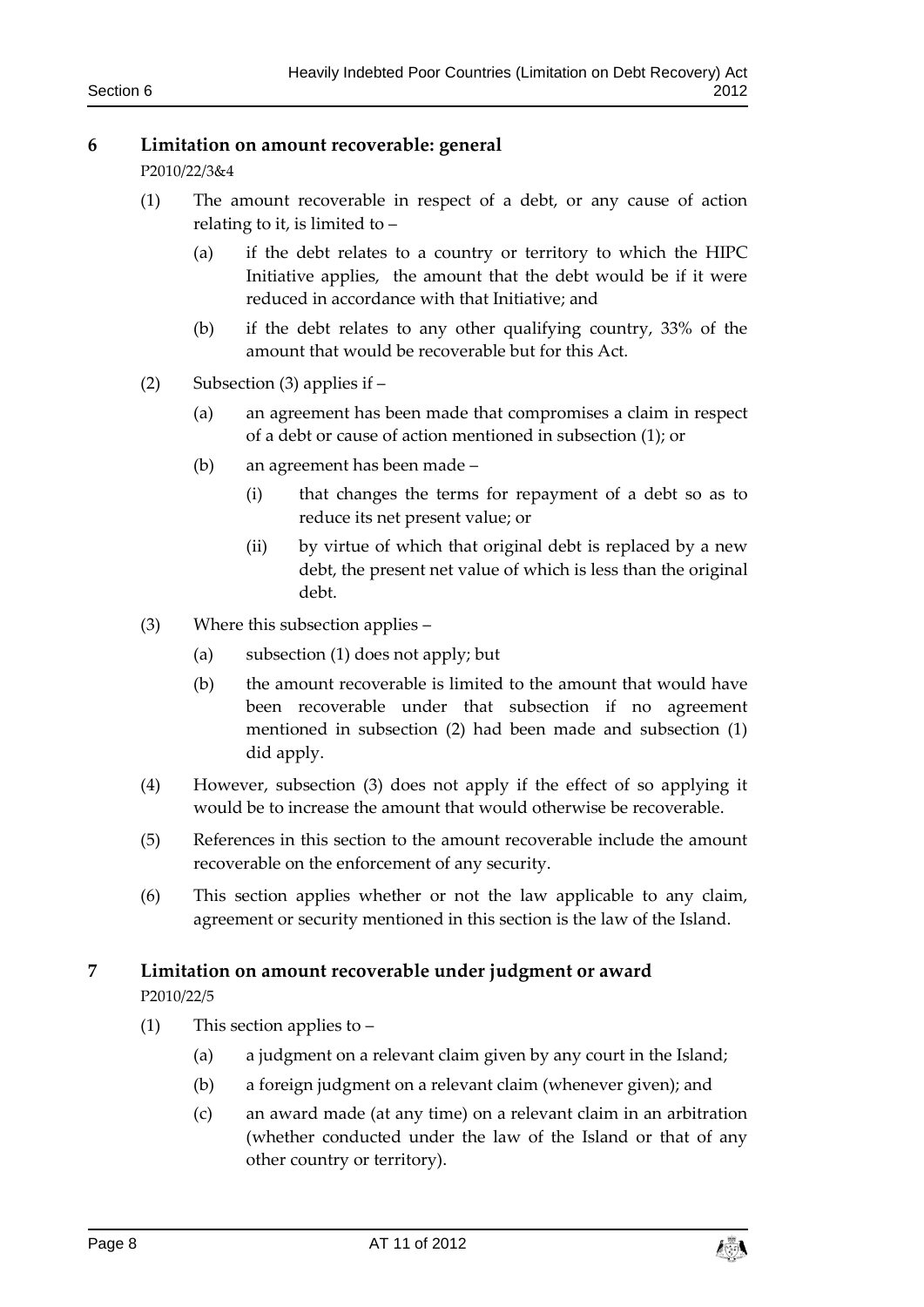- (2) The amount of the judgment or award is to be the same as it would be if the court, tribunal or arbitrator had applied section 6 in relation to the relevant claim or, if the judgment or award gives effect to a compromise of a relevant claim, the same as it would be if the relevant claim had not been compromised and section 6 had been so applied.
- (3) However, subsection (2) does not apply if the effect of so applying it would be to increase the amount of the judgment or award.

# <span id="page-8-0"></span>**8 Exception where debtor fails to make offer to pay recoverable amount** P2010/22/6

- (1) This Act does not apply to a relevant claim or a judgment or award mentioned in section 7 if –
	- (a) proceedings are brought in respect of the claim, judgment or award; and
	- (b) before the relevant time the debtor does not make an offer in accordance with which the net present value of payments to be made is greater than or equal to the net present value of the payment required to satisfy the claim, judgment or award (reduced in accordance with this Act).
- (2) This section applies whenever the proceedings were brought, except where the relevant time occurred before the coming into operation of this Act.
- (3) In this section –

"proceedings" means proceedings in the Island, including proceedings for –

- (a) the registration of a foreign judgment or arbitration award; or
- (b) permission to enforce an arbitration award in the same manner as a judgment of the court,

but does not include proceedings for the enforcement of a judgment or award;

"relevant time" means the earliest of the following –

- (a) the time when a court first gives judgment on the relevant claim;
- (b) the time when the foreign judgment or arbitration award is registered; or (as the case may be);
- (c) the time when permission is given to enforce the arbitration award in the same manner as a judgment of the court.

## <span id="page-8-1"></span>**9 Exception for overriding EU or international obligations** P2010/22/7

- (1) Nothing in this Act applies to a foreign judgment or an arbitration award that is required to be enforced in full by –
	- (a) European Union law; or